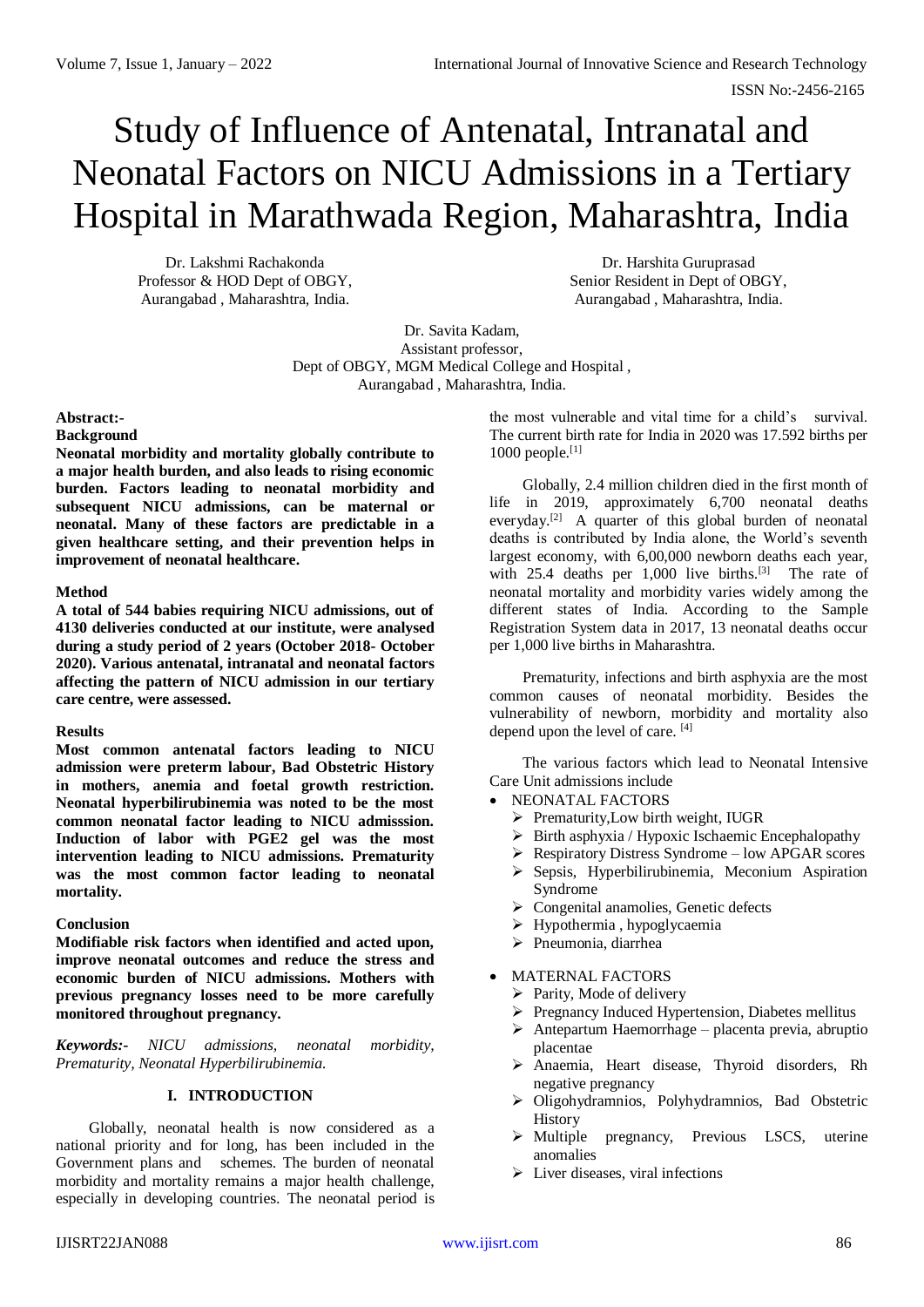#### ISSN No:-2456-2165

 $\triangleright$  Intranatal factors : induction of labour, foetal distress , Premature Rupture Of Membranes

Many of these factors which lead to Neonatal Intensive Care Unit admissions can be identified antenatally. They can be categorised under high risk pregnancy, providing improvised antenatal care with adequatefetal surveillance, so as to bring down the neonatal morbidity and NICU admissions. NICU admissions not only pose an economic burden to the parents but also to the institute's resources and manpower. It also adds to the parental stress andanxiety amongst family members.

A knowledge of causes of neonatal admissions in a given region and respective hospital, helps in proper strategizing of antenatal care plan and surveillance, better preparedness and synchronized team effort. Since our institute being a tertiary centre, caters a large number of high risk patients, we need to pick out the high risk factors commonly found, so that any revision in antenatal surveillance protocols can be formulated accordingly for a better neonatal outcome.

## AIM

To assess the maternal, foetal and iatrogenic factors leading to NICU admissions.

- OBJECTIVES:
	- $\triangleright$  Detection of antenatal and intranatal risk factors for NICU admissions.
	- $\triangleright$  To assess neonatal outcome.
	- $\triangleright$  To assess outcome of NICU admitted neonates.

## **II. MATERIALS AND METHODS**

- **STUDY DESIGN** Descriptive observational study
- **STUDY CENTRE–** MGM Medical College And Hospital, Aurangabad , Maharashtra.
- **STUDY PERIOD –** October 2018 October 2020

## **SAMPLE SIZE – 544**

#### *A. METHOD*

Detailed antenatal , intrapartum and postpartum history was obtained from the mothers of the babies getting admitted to our NICU. Later, along with antenatal and intranatal factors , perinatal outcome was also analysed.

## *B. INCLUSION CRITERIA*

Babies delivered at MGM Medical College and Hospital who are advised NICU admission at our own NICU or outside NICU,during the hospital stay of the mother.

## *C. EXCLUSION CRITERIA*

- Babies delivered at hospitals other than MGM, Aurangabad and getting admission in our NICU.
- Babies getting admitted after the mother being discharged from the hospital.

NICU admissions were according to the NICU admission criteria of our hospital.

Predesigned questionnaires were filled after eliciting detailed history and noting the findings. The data was compiled in master chart i.e., in MS-EXCEL Sheet and for analysis of this data SPSS (Statistical Package for Social Sciences) Version  $20<sup>th</sup>$  was used. Frequencies and percentages were calculated to show the distribution. Chisquare test was applied to check significant association between different attributes. Also, the significance level of this test was checked at 0.05.

#### *D. DEMOGRAPHIC DISTRIBUTION*

| Age           | <b>NICU</b> | NON-NICU    | Chi-square p-value |          |
|---------------|-------------|-------------|--------------------|----------|
| $<$ 19 years  | $5(5.68\%)$ | 83(94.3%)   |                    |          |
| $19-34$ years | 526(13.6%)  | 3338(86.3%) | 6.341              | $0.041*$ |
| $>34$ years   | 13(7.3%)    | 165(92.6%)  |                    |          |

Table 1: Comparison Between Nicu And Non-Nicu Admissions Based On Maternal Age

\*Chi-square test; p<0.05; statistically significant From the above table, it can be concluded that maternal age as a factor by itself did not significantly influence NICU admissions.

Inspite of teenage pregnancy being a high risk factor, only 0.9% of mothers in our study were below 19 years of age, probably secondary to better awareness among the public and increased age for girls at marriage.

| Address | $NICU(n=544)$ | NON-NICU<br>$(n=3586)$ | Chi-square p-value |          |
|---------|---------------|------------------------|--------------------|----------|
| Rural   | 281(51.7%)    | 811(22.6%)             | 204.78             | $0.000*$ |
| Urban   | 263(48.3%)    | 2775(77.3%)            |                    |          |

Table 2: Regional Influence On Nicu Admissions

\*Chi-square test; p<0.05; statistically significant

In our study, babies of mothers from rural population (51.7%) had a significant association with NICU admissions when compared to those babies who did not go to NICU, suggesting poor attendance of antenatal check-ups.Another contributing factor could be majority of the population residing in rural areas, owing to country's economic background.

|                 | Booking status Frequency ( $n = 544$ ) Percentage % |       |
|-----------------|-----------------------------------------------------|-------|
| <b>BOOKED</b>   | 539                                                 | 99.08 |
| <b>UNBOOKED</b> |                                                     | 0.9   |

Table 3: Booking Status Of Mother Affecting Nicu Admissions

In our study, though nearly 99.08% of mothers were booked to receive antenatal care, higher incidence of NICU admissions is noted among them because of poor compliance to antenatal visits. This signifies the importance of antenatal visits in bringing down the high risk factors contributing to NICU admissions.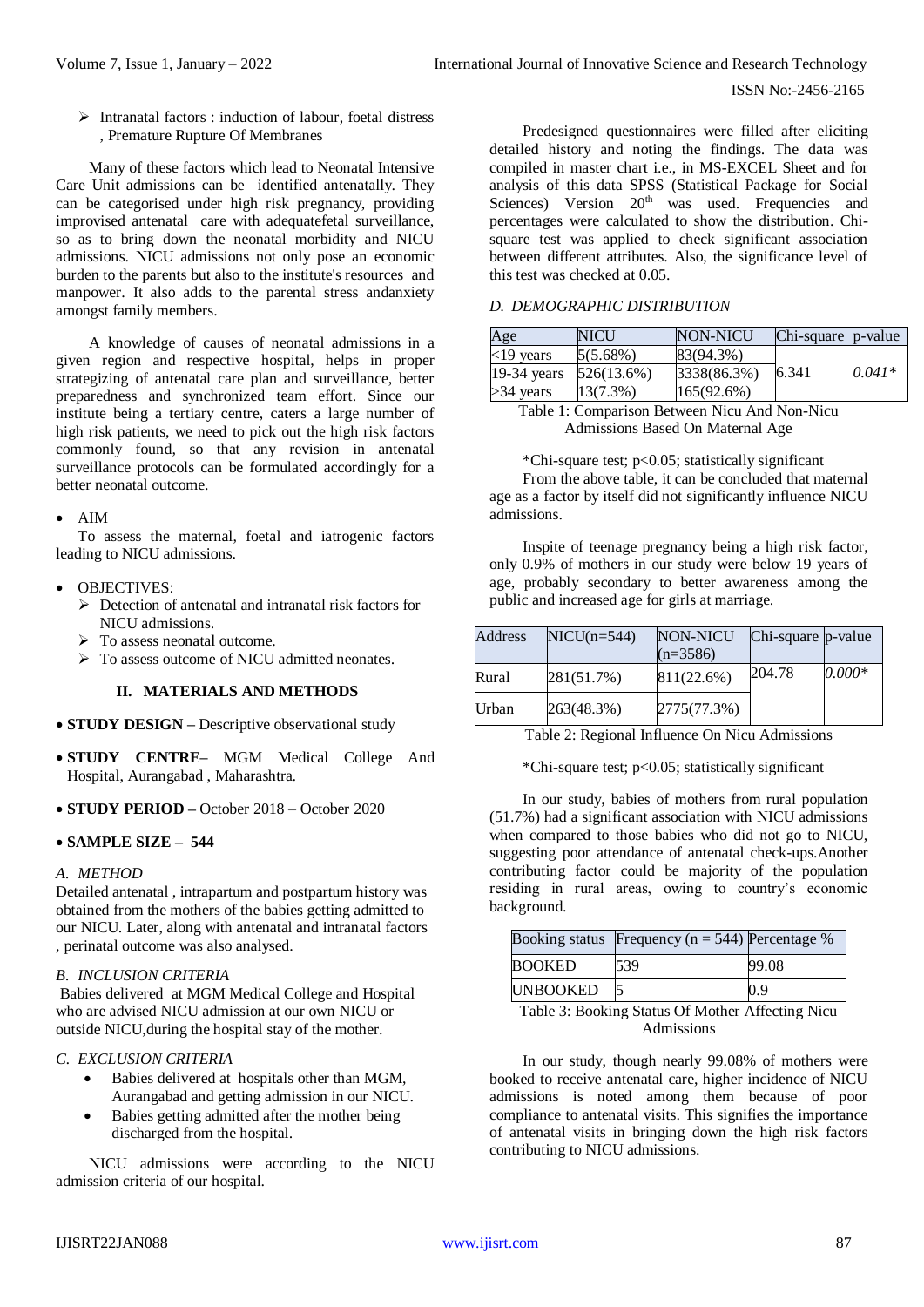| Gravida status                      | <b>NICU</b>   | NON-NICU    | Chi-square | p-value  |
|-------------------------------------|---------------|-------------|------------|----------|
| Primigravida                        | $236(43.4\%)$ | 1752(48.9%) |            |          |
| Multigravida with pregnancy loss    | 163(30%)      | 196(5.47%)  | 367.79     | $0.000*$ |
| Multigravida without pregnancy loss | 145(26.7%)    | 1633(45.6%) |            |          |

Table 4: Parity Of Mother Influencing Nicu Admissions

\*Chi-square test; p<0.05; statistically significant

In our study, Gravida status of the mother had significant effect on NICU admissions with 30% of multigravida with pregnancy loss having the strongest association followed by primigravida. Multigravida with pregnancy loss had higher incidence of preterm delivery (26.1%) compared to multigravida without pregnancy loss (11.4%) and subsequent NICU admissions.

#### *E. RISK FACTOR ASSESSMENT*

| Antenatal factors               | Frequency      | Percentage |
|---------------------------------|----------------|------------|
|                                 | $(n = 544)$    | $\%$       |
| Preterm labour                  | 154            | 28.30      |
| <b>BOH</b>                      | 125            | 22.97      |
| Anaemia                         | 100            | 18.38      |
| Oligohydramnios                 | 88             | 16.17      |
| Previous LSCS                   | 87             | 15.99      |
| None                            | 71             | 13.05      |
| PIH / chronic Hypertension      | 67             | 12.31      |
| <b>FGR</b>                      | 58             | 10.66      |
| Post-dated pregnancy            | 44             | 8.08       |
| Thyroid disorders               | 36             | 6.61       |
| Malpresentation                 | 29             | 5.33       |
| RH isoimmunization              | 24             | 4.41       |
| APH (placenta previa/abruption) | 16             | 2.94       |
| Multiple pregnancy              | 16             | 2.94       |
| Diabetes mellitus               | 15             | 2.75       |
| Viral infections                | 11             | 2.02       |
| Gestational thrombocytopenia    | 11             | 2.02       |
| Polyhydramnios                  | 10             | 1.83       |
| Liver diseases                  | 6              | 1.10       |
| Heart disease                   | 3              | 0.55       |
| Uterine anomaly                 | $\overline{3}$ | 0.55       |
| Others                          | 3              | 0.55       |
| Renal diseases                  | 1              | 0.18       |

## Table 5: Antenatal Factors Contributing To Nicu Admissions

In our study, most common antenatal factor contributing to NICU admission was preterm labor with an incidence of 28.3%, followed by Bad Obstetric History (22.9%) among the mothers. Of these BOH mothers, nearly 28.8% were associated with preterm labour, 14.4% had oligohydramnios, 11.2% had pre-eclampsia and 3.2% of these mothers were postdated.

Inspite of widespread Government Programmes and awareness campaigns to reduce the incidence, especially in a developing country like ours, Anemia (18.38%) was the next most common factor, probably owing to irregular follow-ups and poor compliance to the therapy.

The next common factor found was oligohydramnios with an incidence of 16.17%, probably secondary to respiratory distress among these neonates.

Subsequent common factor in my study was previous LSCS (15.99%) mostly secondary to transient tachypnea, followed by PIH/chronic hypertension (12.31%).

| Intranatal factors    | Frequency ( $n = 194$ )Percentage % |       |
|-----------------------|-------------------------------------|-------|
| <b>PROM</b>           | 57                                  | 29.38 |
| Induction of labour   | 99                                  | 51.03 |
| <b>Fetal distress</b> | 38                                  | 19.58 |
| _______               | $\sim$ .                            | $-1$  |

Table 6: Intranatal Factors Contributing To Nicu Admissions:

In our study, Induction of labour was the most common intranatal factor (51.03%) leading to NICU admission followed byPremature Rupture Of Membranes(29.38%).

#### *F. NEONATAL ASSESSMENT*

| Neonatal factors            | Frequency      | Percentage % |
|-----------------------------|----------------|--------------|
| Hyperbilirubinemia          | 181            | 33.27        |
| Observation                 | 100            | 18.38        |
| <b>Respiratory Distress</b> | 99             | 18.19        |
| Low birth weight            | 98             | 18.01        |
| Prematurity                 | 91             | 16.72        |
| Sepsis                      | 52             | 9.55         |
| <b>FGR</b>                  | 33             | 6.06         |
| Birth asphyxia              | 28             | 5.14         |
| Meconium Aspiration         | 12             | 2.20         |
| Syndrome                    |                |              |
| Congenital malformations    | 12             | 2.20         |
| Convulsions                 | $\mathfrak{D}$ | 0.36         |
|                             |                |              |

Table 7: Neonatal Factors Contributing To Nicu Admissions

In our study, most common neonatal factor noted to have led to the NICU admission was neonatal hyperbilirubinemia contributing 33.27% of the cases, in contrary to findings of many studies in the past; which was followed by Low Birth Weight (18.01%) , Respiratory Distress Syndrome (18.19%) and prematurity (16.72%).

| Baby's sex | Frequency ( $n = 544$ ) Percentage %    |      |
|------------|-----------------------------------------|------|
| Female     | 230                                     | 42.3 |
| Male       | 314                                     | 57.7 |
|            | Table 8. Candar Deseal Admission Dattom |      |

Table 8: Gender Based Admission Pattern

Babies requiring NICU admission in my study, had a slight male preponderance with an incidence of 57.7%, partly because of relatively well developed lungs among the female neonates.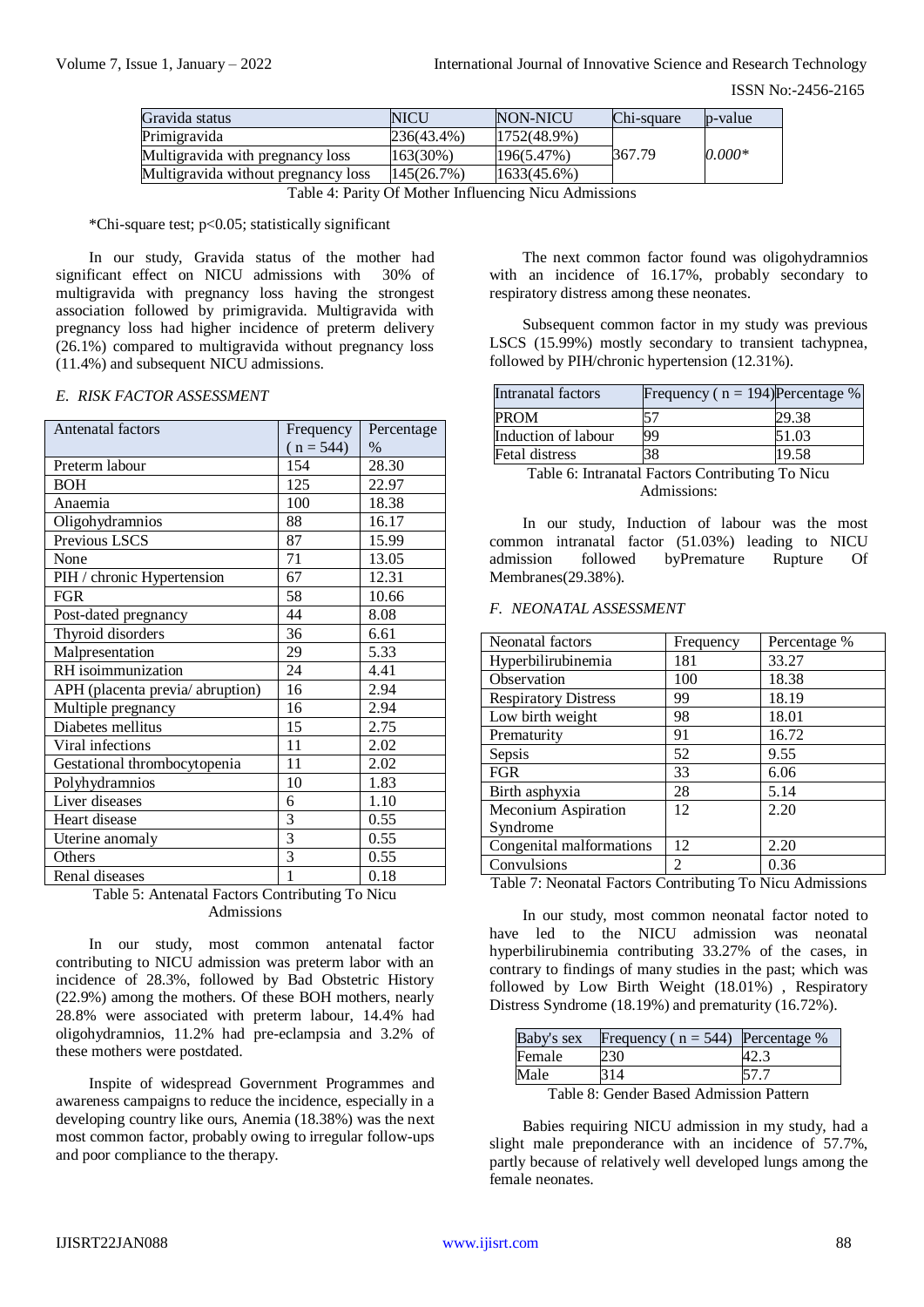|                   | Neonatal Outcome   Frequency ( $n = 544$ )   Percentage% |  |
|-------------------|----------------------------------------------------------|--|
| Improved          | 500                                                      |  |
| <b>DAMA</b>       | 12                                                       |  |
| Death             |                                                          |  |
| Lost to follow up |                                                          |  |

Table 9: Outcome Amongst Nicu Inmates:

In our study, 91.9% of them recovered and were sent home with their mothers, implying one of the best intensive cares offered in the region. Nearly 5.7% of babies died secondary to multiorgan failure.

| Neonatal factors in babies with | Frequency  | Percentage% |
|---------------------------------|------------|-------------|
| death as outcome                | $(n = 65)$ |             |
| Prematurity                     | 21         | 32.30       |
| Low birth weight                | 20         | 30.76       |
| <b>Respiratory distress</b>     | 11         | 16.92       |
| Birth asphyxia                  | 5          | 7.69        |
| Congenital malformations        | 3          | 4.61        |
| FGR                             | 2          | 3.07        |
| Meconium aspiration syndrome    | 2          | 3.07        |
| Sepsis                          |            | 1.53        |

Table 10: Causes Of Death Amongst Nicu Admissions

In my study, prematurity (32.30%), especially with gestational age less than 34 weeks and Low Birth Weight (30.76%), were found to be the leading factor for neonatal deaths.

5 out of 28 babies (17.8%) admitted for birth asphyxia succumbed and rest had a favorable outcome, suggesting better neonatal care offered.

#### **III. DISCUSSION**

In our study, a total of 544 babies required Neonatal Intensive Care Unit admissions out of 4125 deliveries. They were evaluated to study the various maternal and neonatal factors and how these factors affected the NICU stay, duration and outcome. The incidence of NICU admissions in our study was 13.18%, a similar incidence of 11.1% was found by Shafagh Fallah et al in their study.[5]

In our study, only 0.9% of mothers were less than 19 years of age, inspite of teenage pregnancy being a high risk factor, a finding similar to study by Abayneh Girma Demisse et al<sup>[6]</sup>. The low incidence of teenage pregnancy in our area probably signifies better awareness among the public. This incidence can be further reduced by providing sex education to the teenage girls in their schools and colleges and arranging lectures in health camps.

In our study, 51.7% of mothers whose babies went to NICU were from rural population compared to 22.6% of mothers from rural area whose babies did not go to NICU. The data regarding rural or urban population predominating as a factor for NICU admission in the country is limited. However, Preeti Raikwar et al observed neonatal morbidity rate of 36.6% among NICU inmates who were mostly from rural area.[7] This high incidence signifies poor awareness regarding the need for antenatal care among rural population, less attendance of antenatal check-ups, probably

secondary to poor transportation facilities, illiteracy and ignorance contributing to the burden of NICU admissions.

As per findings of our study, 99.08%% of mothers had booking for antenatal visits. However, such large number of babies of booked mothers getting admitted to NICU stresses on the importance of adequacy of number of antenatal visits, vigilance needed to pick up high risk factors and institution of early interventions, and not just mere booking. Most of these mothers were from rural areas.

0.9% of the patients were unbooked, not having any antenatal visits and directly attending the delivery room in labour and inevitably their babies going to NICU.

In our study, 43.4% of the mothers were primigravida, compared to 48.9% of babies of primigravida not requiring NICU admissions. Primigravida is an independent risk factor as proven by many other studies like Abdifatah Elmi Farah et al where in babies of primigravida contributed to 71.2% of NICU admissions.[8] However , primigravida status by itself did not determine NICU admissions in our study.

In our study, significant number of mothers i.e.,30% were multigravida with a previous pregnancy loss either in the form of previous abortions or deaths, which is a high risk factor in this pregnancy, as concluded by many studies. This finding was statistically significant compared to 5.47% of babies of multigravida with previous pregnancy loss who did not need NICU care, similar to a study by Fengxiu Ouyang et al<sup>[9]</sup>.

Among multigravida with previous pregnancy losses, preterm birth was seen in nearly 26.1% of mothers, which strongly favored NICU admission.

As per the findings of our study, Preterm labour was found to be the most common antenatal factor contributing to NICU admissions with an incidence of 28%, similar to Syed R Ali et al  $(27.9\%)^{[10]}$ .

In our study, subsequently higher NICU admission rates of 22.9% were found among neonates of mothers with a Bad Obstetric History. Of these BOH mothers, 28.8% had preterm labour, 14.4% had oligohydramnios, 11.2% had pre eclampsia and 3.2% of these mothers were post dated. We also found that, 82.4% of mothers had previous abortions and 40% of mothers had previous deaths.

This concludes that among previous pregnancy losses affecting present pregnancy, previous abortions and previous deaths had significant effect on neonatal morbidity, similar to Fengxiu Ouyang et al $^{[9]}$ .

In our study, anemia was found to be the third most common antenatal risk factor for NICU admission with an incidence rate of 18.38%. Out of these, 23% of mothers had severe anemia, which resulted in Foetal Growth Restriction, as concluded by Tara Manandhar et al with 12% incidence of  $FGR$ <sup>[11]</sup>

Higher incidence could probably be secondary to poor number of antenatal visits and non-compliance to oral iron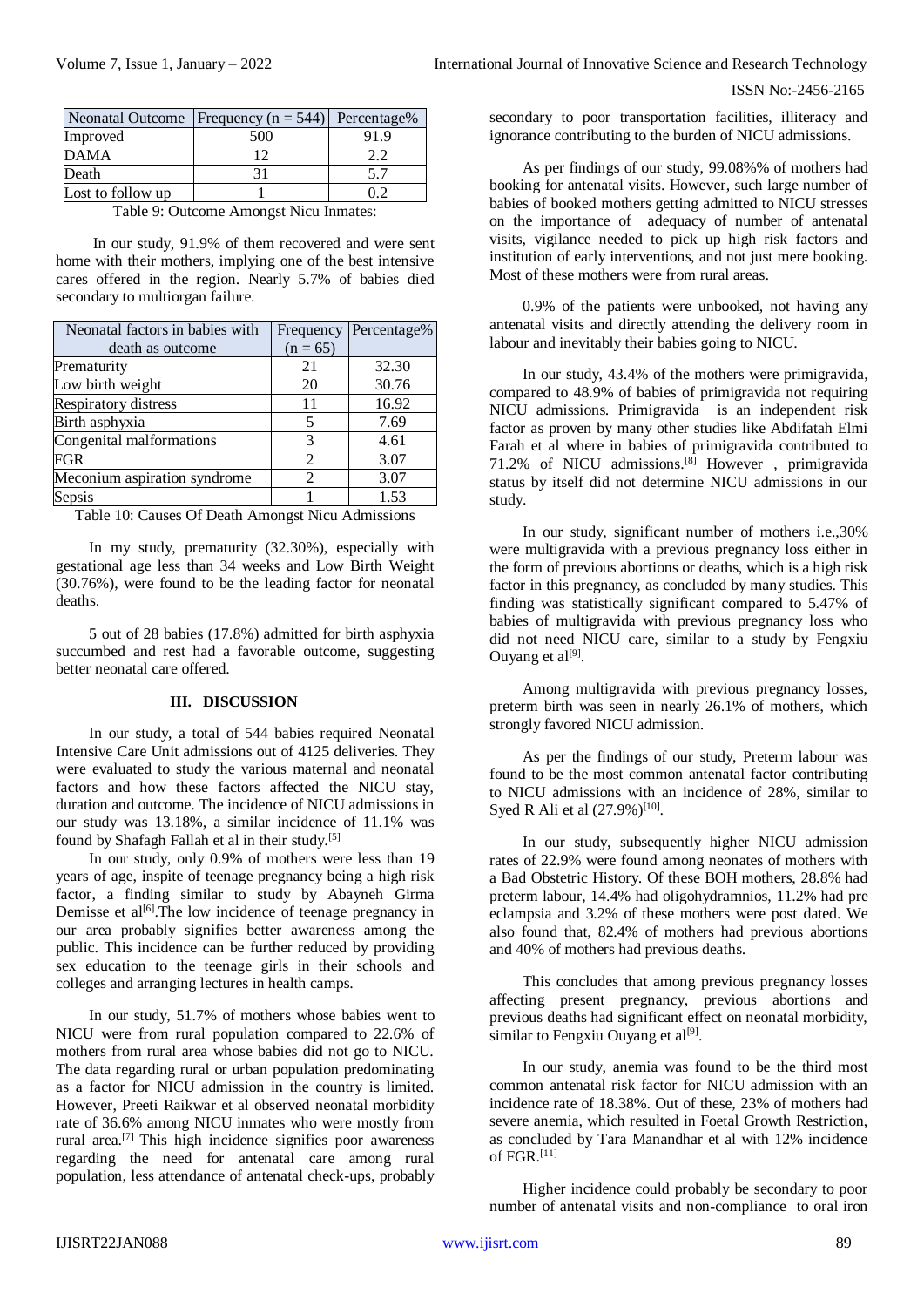#### ISSN No:-2456-2165

therapy. Most common causes of anemia include nutritional deficiency, inadequate spacing between the births, poor compliance to oral iron therapy and physiological anemia.

In our study, only 5.2% of mothers, among those who had induction of labour with Prostaglandin E2 gel, landed up in foetal distress, However Angela P.H. B urges et al found induction of labour with prostaglandin E2 gel to be a significant predictor of NICU admissions  $(24.7\%)$ .<sup>[12]</sup> Hence, if well monitored , induction of labour might not significantly contribute to foetal distress.

In our study,33.27% of NICU admissions were due to neonatal hyperbilirubinemia and hence the most common neonatal factor. However this finding is contradictory to many studies including to the study conducted by Jyotsna Verma et al who found Low Birth Weight (54%) to be the most common cause<sup>[13]</sup>.

According to our study, the next most common reason for babies being shifted to NICU was for observation with an incidence of 18.38%, which is followed in our hospital for the safety purpose and better outcomes of neonates.

Among those babies shifted to NICU within first 48 hours, all babies had respiratory distress, with an incidence of 21.56%, followed by low birth weight (20.26%) and prematurity (19.38), which were the next leading causes for NICU admissions.

In our study, male neonates contributed to 57.7% of NICU admission, showing a preponderance similar to study conducted by Abayneh Girma Demisse et al  $(58.3\%)$ <sup>[6]</sup>. This male preponderance is probably due to relatively lesser incidence of respiratory distress among female neonates owing to well developed lungs.

91.9% of the babies admitted to our NICU recovered and were sent home with their mothers, probably signifying one of the best neonatal intensive cares offered in the region. 5.7% of the babies succumbed secondary to multiorgan failure.

Most common cause of neonatal mortality was prematurity (32.3%), a finding similar to study by Narayan R et al, however they found much higher rates of mortality among premature infants of upto  $62\%$ .<sup>[14]</sup>

Low birth weight was the next common cause for neonatal death contributing upto 30.76% of neonatal deaths in our study.

5 out of 28 babies (17.8%) admitted for birth asphyxia succumbed in our study, a finding similar to study by Narayan R et al  $(20.69\%)^{[14]}$ .

## **IV. CONCLUSION**

Incidence of NICU admission at our institute was found to be 13.18%, though seems to be a smaller figure, still points out the inadequacy of antenatal surveillance and the need for revision of protocols at the institute. Lesser incidence of teenage pregnancy(3.22% ;  $n=4125$ ) was noted in our study indicating better awareness and raised legal age of girls at marriage.

Incidence of NICU admission was higher among mothers from rural population (51.7%), reflecting inadequacy of antenatal care and higher rates of illiteracy. Hence, each antenatal visit should be considered as a golden opportunity to educate these mothers and screen for possible factors as well, since these might be their only possible contacts with healthcare system.

Though 99.08% of mothers were booked, higher rates of NICU admissions of 70.2% were found among mothers who were irregularly booked during their antenatal period, especially booked at hospitals other than our institute.

Parity of the mother influenced NICU admissions with Multigravida with previous pregnancy loss (30%), specially previous abortions, having the strongest association.

Preterm labour was the most common antenatal factor leading to NICU admissions with an incidence of 28.30%, a higher incidence noted among multigravida with previous pregnancy losses. Bad obstetric history among the mothers (22.97%) not only affected the neonatal outcome but also determined the intranatal course and monitoring in this pregnancy. Anemia ( 18.38%) in the mother, oligohydramnios (16.17%) and Foetal Growth Restriction ( 10.66%) were other significant contributory factors for NICU admission in our study. Strict monitoring of labour, when induced with Prostaglandin E2 gel, did not significantly lead to foetal distress.

Neonatal Hyperbilirubinemia (33.27%) was the most common cause for NICU admission, secondary to poor breastfeeding techniques and resultant dehydration in the neonates. Hence this factor can be eliminated as the cause by teaching the art of breastfeeding to expectant mothers and stressing on the importance of early initiation and exclusive breastfeeding, during their visit to antenatal clinics.

Respiratory distress was most commonly associated with prematurity and low birth weight babies, and almost all of these babies were shifted to NICU within first 48 hours of birth. Improving maternal malnutrition, correcting preexisting anemia and ruling out causes for prematurity during antenatal period significantly improves the neonatal outcome and cuts down the cost and stress of NICU admissions.

Mortality was noted to be significantly higher among preterm neonates (32.3%).Favourable outcome was noted in 91.9% of the babies, reflecting the quality of care being offered at our institute.

#### **REFERENCES**

- [1.] United Nations World Population Prospects.
- [2.] Data.unicef.org.September 2020.
- [3.] UNICEF. Global report on neonatal mortality "Every" Child Alive"
- [4.] Veena Prasad and Nutan Singh. Causes of morbidity and mortality among neonates admitted in Government Medical College Haldwani in Kumoun Region Uttarkhand, India. JPBMS ( Journal of